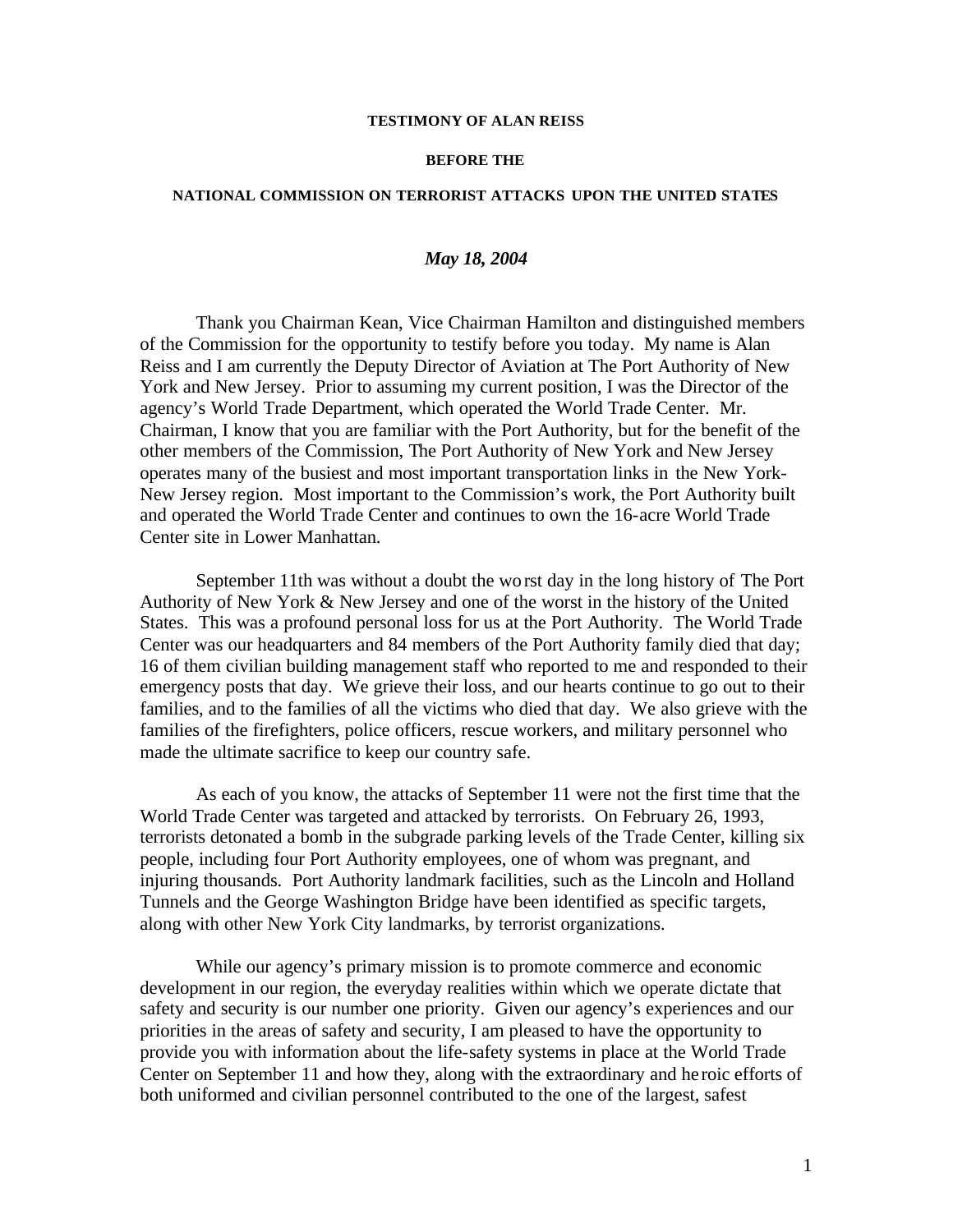evacuations of tens of thousands of workers and visitors at the World Trade Center on that fateful morning.

## INCIDENT COMMAND

The Port Authority adopted the Incident Command System in the 1980s as the way of managing all incidents at its facilities such as the World Trade Center and the metropolitan area airports. Port Authority or New Jersey State Police trained all World Trade Department operations staff and the majority of senior staff, more than 26 people in the World Trade Department alone**,** in the use of the Incident Command System so we could work with uniformed responders as an effective team.

The World Trade Center had a written emergency procedures manual that dealt with numerous types of emergencies and it has been made available to this commission. This manual was updated and revised every year as a joint effort between World Trade Center operations staff and the Port Authority Police. As the world changed over the last decade, so did the emergency manual and training.

The Port Authority Police held annual tabletop drills involving both police and the civilian management at the World Trade Center to exercise these plans and its decisionmaking. PAPD specialists developed these exercises. Training was not restricted to just Port Authority employees. For example, New York City fire companies downtown were given regular familiarization tours of the World Trade Center and simplified subgrade floor plans.

The Port Authority Police and World Trade Department staff enjoyed a close working relationship with the New York City Fire Department. Port Authority Police radios were given to Engine 10/Ladder 10 and Battalion 1 in the 1980s to improve communications between the Fire Department and Port Authority Police located at the World Trade Center. Additional police radios were made available to responding units to ensure effective communications between the command post and the incident. After the 1993 attack, we installed a repeater on the Fire Department Citywide radio frequency to aid in communications. Port Authority Police and the Fire Department even drilled together at the World Trade Center, including a simulated five-alarm, full floor fire on the  $92<sup>nd</sup>$  floor of 2 WTC on June 6, 1999. This drill on an early Sunday morning used smoke machines, mannequins and lighting to create a realistic environment for those involved. In addition, the Fire Department high-rise unit would perform annual inspections that typically took more than a week.

Incident Command training and drills were also done on a multi-agency basis. Just weeks before 9/11, all PA executive staff, including myself, participated in the "Gateway 2000" tabletop exercises at the Port Authority Technical Center in Jersey City and Newark Liberty International Airport with dozens of local, state and federal agencies on a simulated Weapons of Mass Destruction attack at Port Newark. This exercise tested the participants' ability to work under a unified command structure as the situation evolved.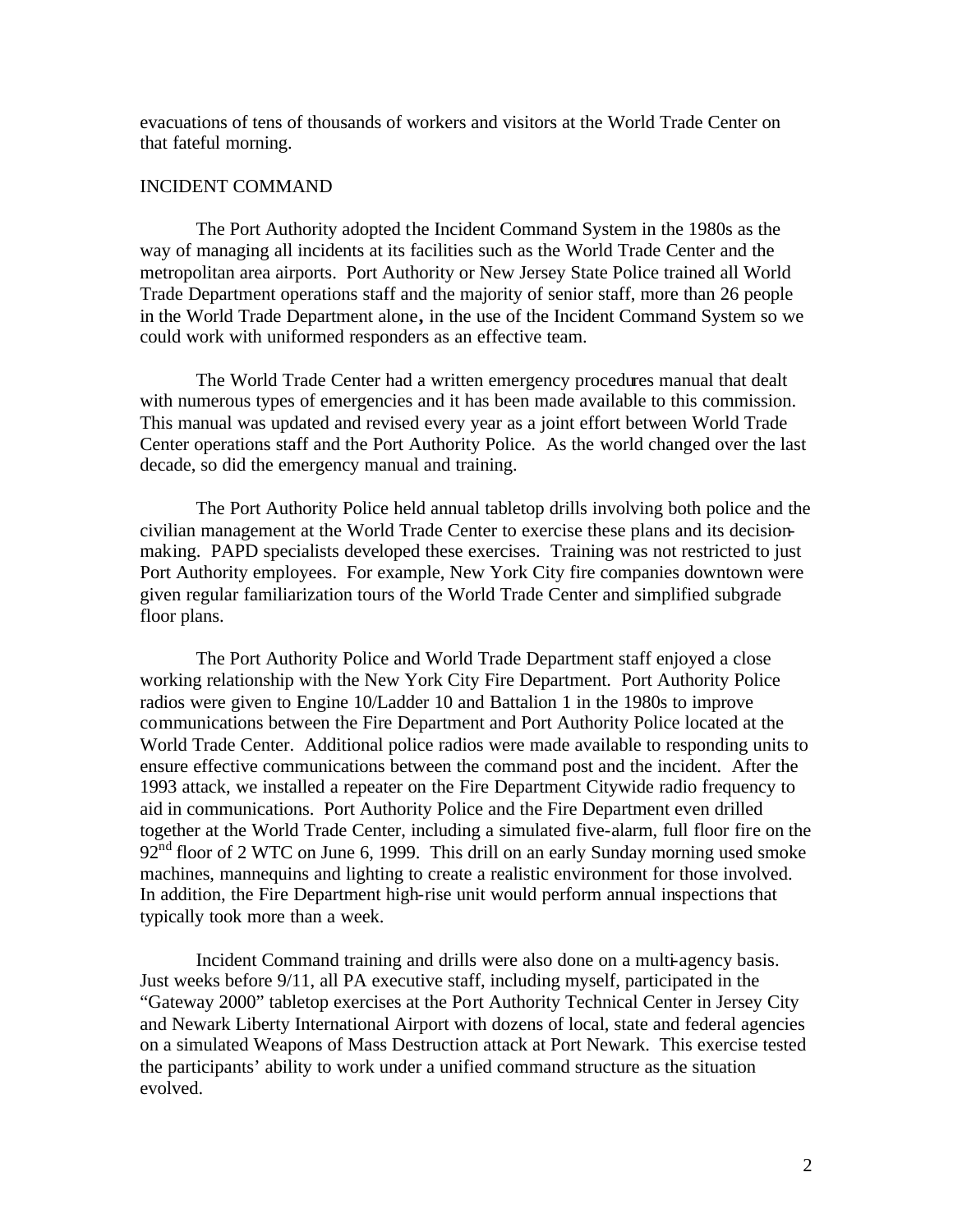# FIRE SAFETY PLANS AND STAFFING

Six weeks prior to the September 11 attacks, the World Trade Center was net leased to a private developer, Silverstein Properties, which began managing the facility with its own executives. I, and a select group of Port Authority employees assisted Silverstein staff during a three-month transition period. Nevertheless, it is vital for the Commission to understand the nature of Port Authority policies and procedures that were implemented and utilized that day and why so many PA staff, even those not on the Silverstein transition team, immediately responded to their former battle stations, as they had been trained to do over the years.

The Port Authority developed and filed with the Bureau of Fire Prevention, a Fire Safety Plan for the WTC buildings in accordance with the bureau's guidelines. Port Authority operations supervisors were certified by FDNY as fire safety directors. They were on duty around the clock at the World Trade Center, as were additional contract FDNY-certified and dedicated deputy fire safety directors who staffed the fire command stations in the tower lobbies 24 hours a day and seven days a week. The sole job of each deputy fire safety director was to staff the fire command station. A separate elevator starter was on duty watching the vertical transportation system, unlike in many buildings where the starter also assumes the fire safety director functions. We felt it was extremely important to have this dedicated fire safety staff. Each of these individuals passed an onsite examination given by the New York City Fire Department before being qualified to work at the World Trade Center.

Prior to the net leasing of the World Trade Center to Silverstein Properties, the Port Authority's life safety supervisor was the complex's top fire safety director. He updated the Emergency Procedure Manual annually, oversaw the fire drills and training, and conducted the familiarization tours and exercises with FDNY. He held a Bachelor of Science in Fire Safety and an MBA, as well as numerous professional certifications. The floor wardens and their fire safety team members received specific training on their responsibilities, including a videotape to ensure consistency in training, red hats, flashlights, and whistles, all above and beyond what local law required.

The Port Authority had standing plans for the full-scale evacuation of the World Trade Center during non-fire events, which the New York City Department of Buildings' World Trade Center Building Code Task Force now recommends for all high-rise buildings. These were used successfully on a number of occasions. For example, the WTC complex experienced a total loss of power due to the Con Edison South Street Seaport Substation fire on August 13, 1990, at 1:15 p.m., and staff successfully evacuated the entire complex of approximately 70,000 people that day in safe manner, including more than 600 people stuck on 40 elevators.

## WORLD TRADE CENTER SECURITY/LIFE SAFETY SYSTEM UPGRADES

The 1993 terrorist bombing was a wakeup call to the nation. The Port Authority, at the direction of its Board of Commissioners and the Governors of New York and New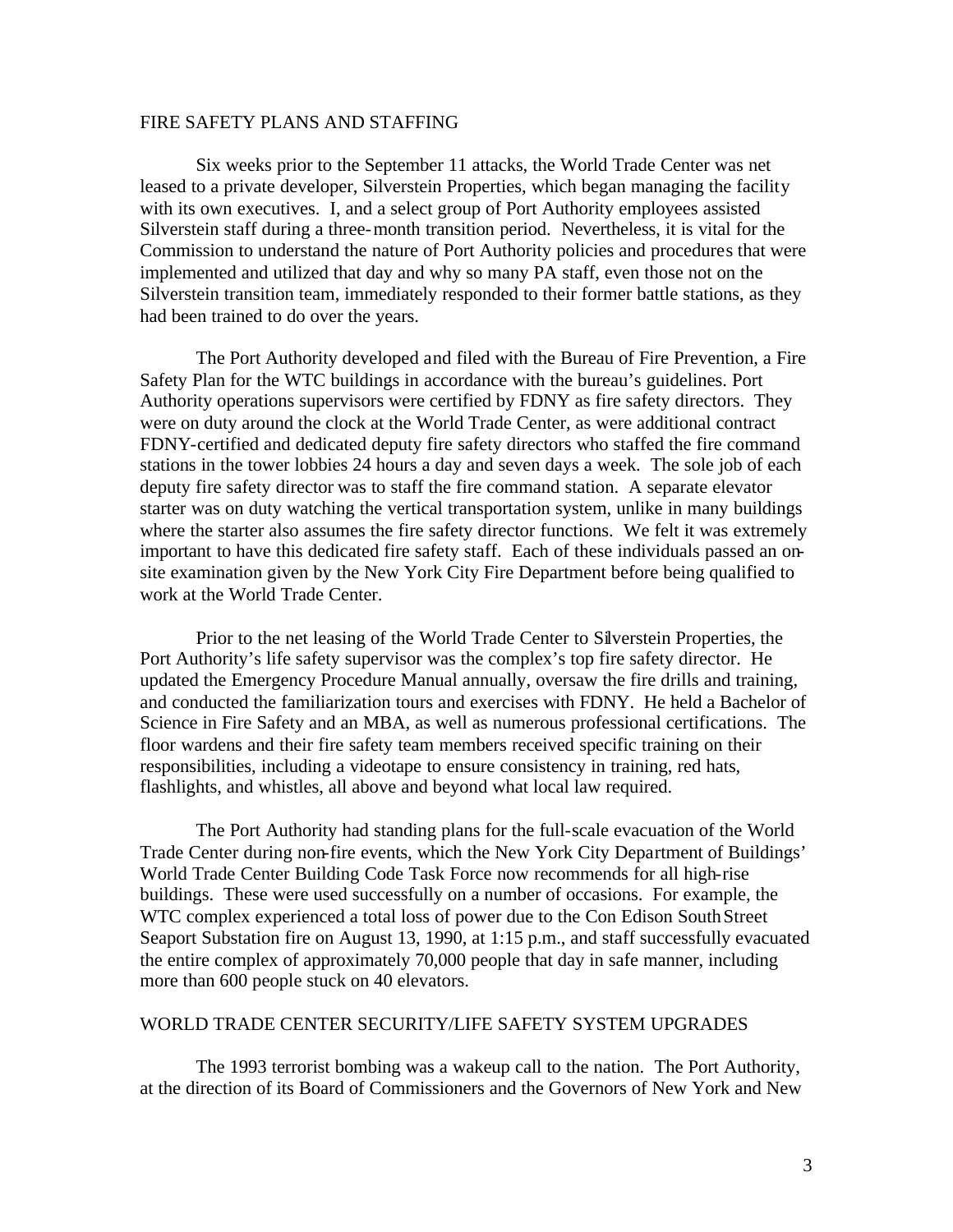Jersey, hired premier experts to help it evaluate and upgrade its life safety and security systems. The 1993 terrorist attack disclosed various issues, such as loss of the fire alarm public address system due to damage from the explosion; failure of emergency generator cooling systems; subsequent loss of all lighting in stairwells when Con Edison power was turned off to allow fire to be fought; confusion in transfer floor exit passageways; and difficulties with the FDNY radio communications within the complex.

To address these issues, the Port Authority's Board of Commissioners authorized more than \$130 million in various upgrades to the complex. These investments included the installation of a 2 million watt, tertiary backup power system fed from the New Jersey Public Service Electric & Gas grid utilizing feeders from the PATH rapid transit system. This would take over after loss of both normal multiple Con Edison feeds and emergency generator power. We added battery packs to every other fluorescent light fixture in the exit stairs, as well as to the elevator cab lighting and alarm bells, and within the fire alarm system cabinets. We added photoluminescent paint to stairwells and handrails to guide evacuees, and added glow-in-the-dark floor signs and trailblazing signs at horizontal crossovers. The Port Authority purchased evacuation chair stretchers for any mobilityrestricted person working at the World Trade Center because in 1993 fellow employees carried some people down more than 60 stories.

After 1993, the Port Authority consulted with security experts and spent more than \$50 million on perimeter and building-access security upgrades at the World Trade Center. The parking lots and truck docks were protected with Delta barriers that could stop a moving truck and prevent its entrance until it was cleared. This type of protection was unheard of at commercial office buildings in 1993. Truck drivers and their IDs were photographed while guards conducted visual inspections of trucks entering the truck dock while PAPD and explosives-detection dogs provided random inspections of the trucks. The perimeter of the World Trade Center complex was ringed with 10,000-pound planters to prevent a vehicle-borne improvised explosive device from getting close to the buildings. The World Trade Center, which had been an open public complex, including its buildings, was converted into a closed building complex where all tenants were issued ID cards and all visitors had to be verified at a visitor desk, where they were photographed and given temporary IDs. Cameras monitored the perimeter for stopped vehicles and more than 200 cameras were installed throughout the complex. A new Security Command Center was built on the  $22<sup>nd</sup>$  floor of 1 WTC, backed up by a new Operations Control Center on the subgrade B1 level at 2 World Trade Center.

The new Operations Control Center was approximately five times larger than the one damaged by the 1993 bombing, and located as far from the truck docks as possible. It was located under 2 WTC because our security experts told us the highest threat was an improvised explosive device. The Port Authority also invested more than \$70 million installing new decentralized fire alarm systems with redundant communication circuits and control panels, a main one in the lobby of each building and a second in another location.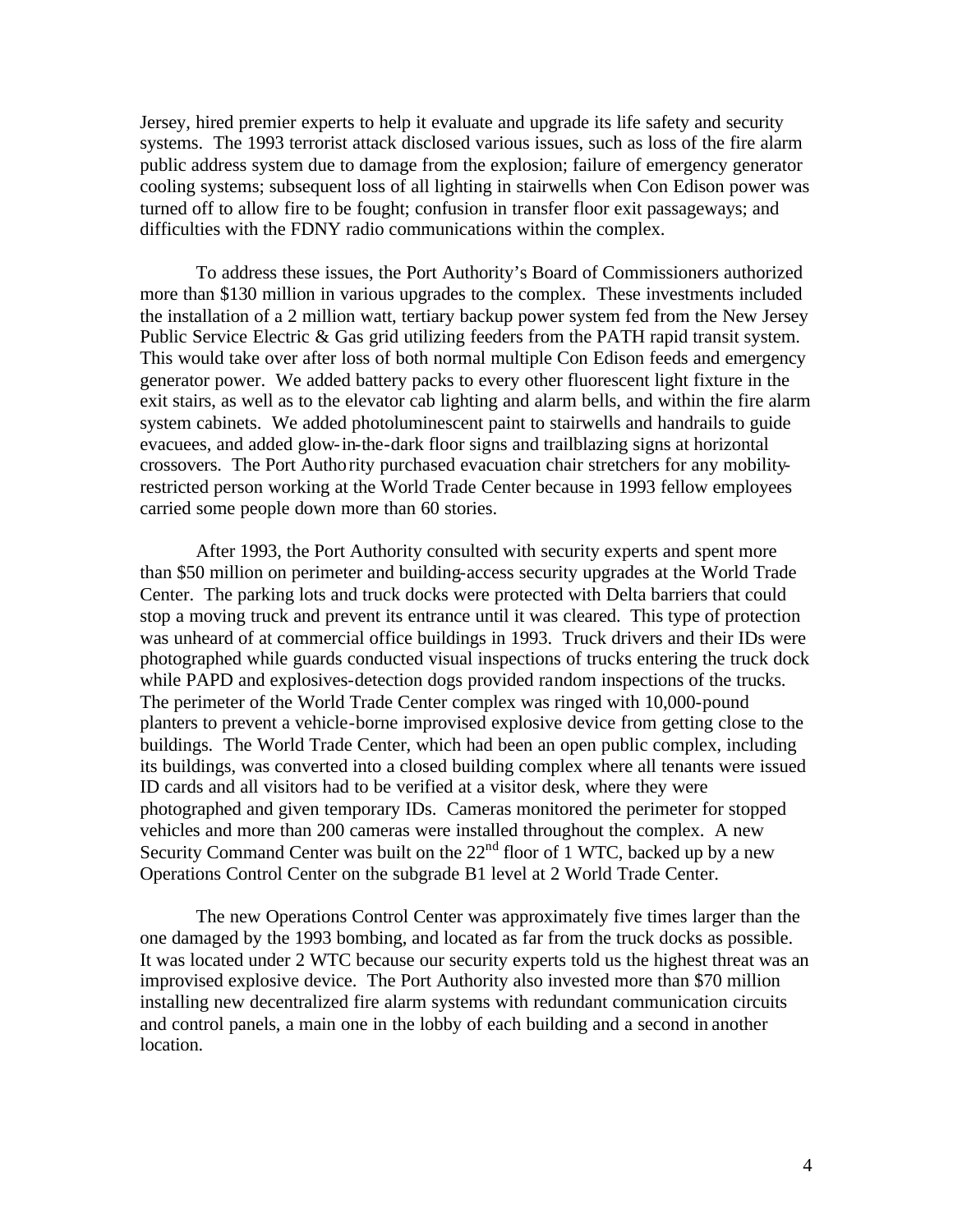A quick recap of life safety and security-related improvements installed in the last decade at the World Trade Center shows that the Port Authority invested over a quarter of a billion dollars since 1993.

| Concourse Improvements                          | \$34 million |
|-------------------------------------------------|--------------|
| Tower Sprinklers (started pre 1993)             | 68 million   |
| 5,000 LED Exit signs with batteries             | 1.1 million  |
| 2,500 battery packs for stairway light fixtures | 1 million    |
| Tertiary backup power from PSE&G                | 2 million    |
| <b>New Police Command Center</b>                | 7 million    |
| New Class E Fire Alarm systems                  | 70 million   |
| <b>Perimeter Security</b>                       | 3.8 million  |
| <b>Parking Security</b>                         | 4.3 million  |
| Lock and Key system                             | 1.6 million  |
| <b>Permanent Security System</b>                | 44.5 million |
| Parking Access Control System                   | 3.9 million  |
| New Operations Control Center (B1)              | 11.5 million |

## RADIO COMMUNICATION

Following a multi-agency critique at One Police Plaza of the response to the 1993 terrorist attack, it was evident that FDNY radios did not work satisfactorily, either below grade within the World Trade Center complex or high up in the towers. I worked with the New York City Fire Department on its needs, secured Port Authority funds and installed a repeater system on FDNY's VHF Citywide channel.

This system was tested by FDNY and found to provide excellent communication throughout the complex. It was normally left off and activated by the fire chief when required. At the request of FDNY, we also added a UHF repeater for the fire department when it decided to go to new digital radios. In light of transmissions recorded on Dictaphone tapes recovered from the site, it appears that the repeater system functioned as intended for those who utilized it on September 11th. When requested by Commissioner Scoppetta, we provided detailed information to FDNY on the World Trade Center repeater system, since it may serve as a model for future systems required in highrise buildings in New York City. This is one of the recommendations of both the Building Code Task Force and the McKenzie Commission.

#### FIRE DRILLS

Evacuation protocols did not change after 1993, but training and equipment certainly did. The fire drills subsequent to 1993, and even in 2001, still followed New York City Fire Department guidelines to always evacuate downward since toxic hot gases and smoke rise. In fact, part of the fire drill announcement was: "... had this been an actual emergency, you would have been directed to evacuate to at least three floors below your floor..." My opinion is that tenants took the fire drills much more seriously after 1993. Prior to then, not everyone would halt meetings or leave trading desks to attend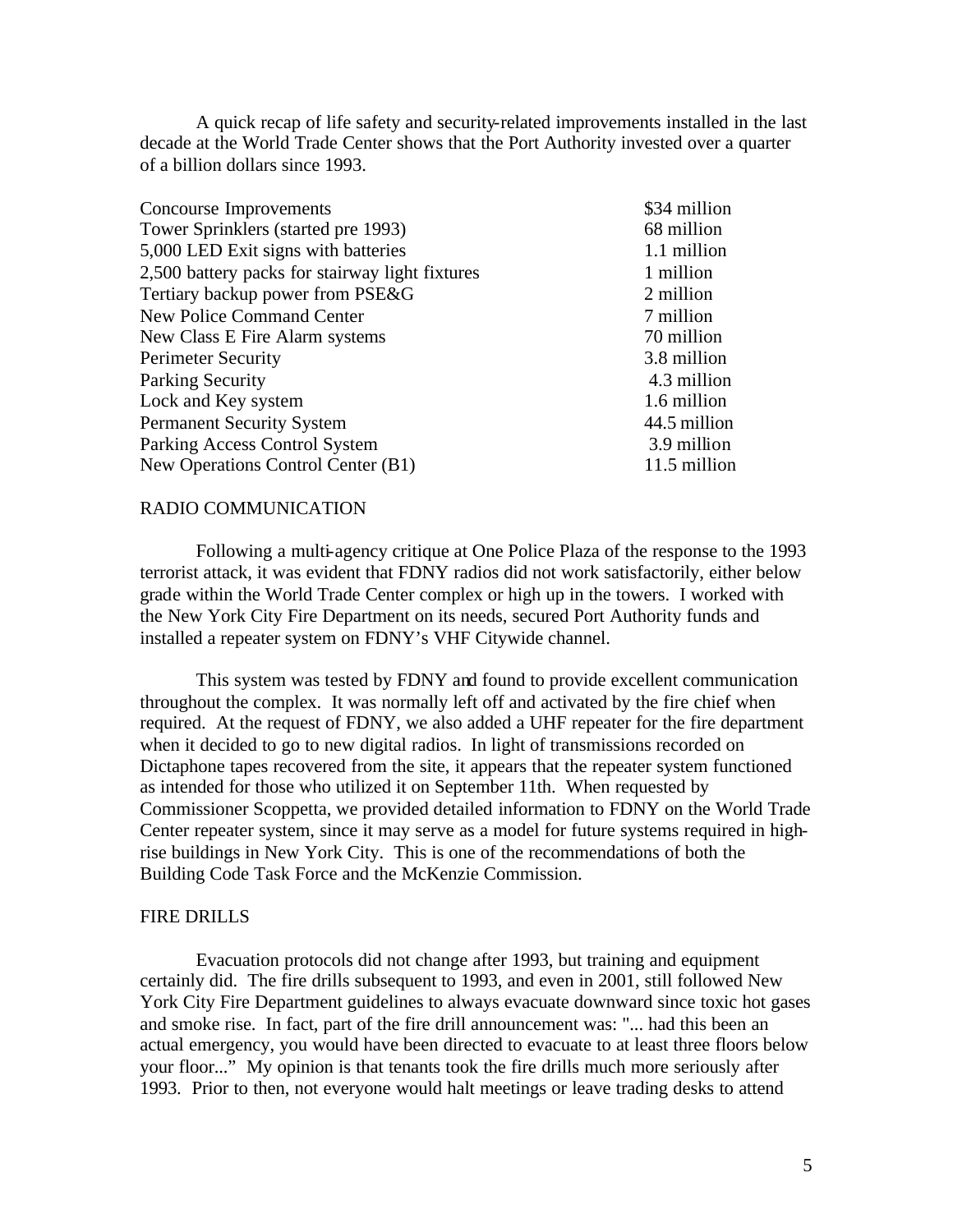drills despite their floor warden's urging. Our video specifically addressed this issue, instructed wardens not to argue, and to report the fact that the persons refused to participate or evacuate. Managers received a looseleaf tenant manual prior to moving in; one section dealt with fire safety and the tenant's responsibility under the NYC Building Code's local law 5 to have a fire safe ty team. Fire drills were conducted for full floor tenants right after they moved in with their full staff, and were conducted semiannually for typical office floors, and more frequently for staff of the observation deck, Windows on the World, and the Children's Discovery Center Day Care. Tenant fire drills were typically conducted in the spring and fall and scheduled to maximize tenant participation.

Approximately two weeks before the drills began, a written notification was handdelivered to all tenant fire safety team members explaining the process, date, time, etc. These were required to be signed for, so that there was a record of their receipt. On the date of the drill, a representative from the WTC fire safety unit would be positioned on each of the participating floors to observe. They also used the opportunity to test the pull stations. After the drill was conducted, all tenant fire safety team members would gather for a meeting/critique.

# ROOFTOP EMERGENCY EVACUATION

As previously stated, standard evacuation procedure was to always evacuate downward. Tenants were never advised to evacuate upward. In answer to your question, two of the three staircases went up to the  $110<sup>th</sup>$  floor to serve as the exit stairs from the center corridor on this floor. Tenants however would not have been able to reach the  $110<sup>th</sup>$  floor center core hallway where the doors to the roof stairs were located since the fire stairwell doors on this floor were non-reentry doors back onto the floor. The  $110<sup>th</sup>$ floor like many other floors was a non-reentry floor, marked in accordance with the NYC Building Code requirements. It required either a World Trade Center ID to activate the release on the door lock or a key. These access cards were issued to regularly stationed broadcaster staff and also worked on the lobby turnstiles or freight elevator to the  $110<sup>th</sup>$ floor, which was also access-controlled. Building contractor staff such as electricians or window washers also had stairway door keys. These  $110<sup>th</sup>$  floor stairway doors were labeled inside the stairway as "NO Re-entry," with the closest re-entry floor indicated on a sign. Even if an individual made it to the  $110<sup>th</sup>$  floor center corridor, access to the roof was restricted in accordance with Federal Communications Commission regulations, since it housed critical communications equipment, including broadcast facilities for all the major TV stations, paging transmitters, FDNY transmitters and numerous other mobile transmitters. Anyone working on the roof had to take a radio frequency hazard awareness class and be certified to access the roof. Physical access to the roof was through a set of two doors, essentially a mantrap. A small group of individuals had access card privileges, which would open the first door to the roof; and they then would present their ID card and themselves via CCTV and the second door was electronically unlocked open by the Operations Control Center. Most land mobile radio technicians, not on the authorized list, had to present their IDs at the Operations Control Center and then be escorted to the roof.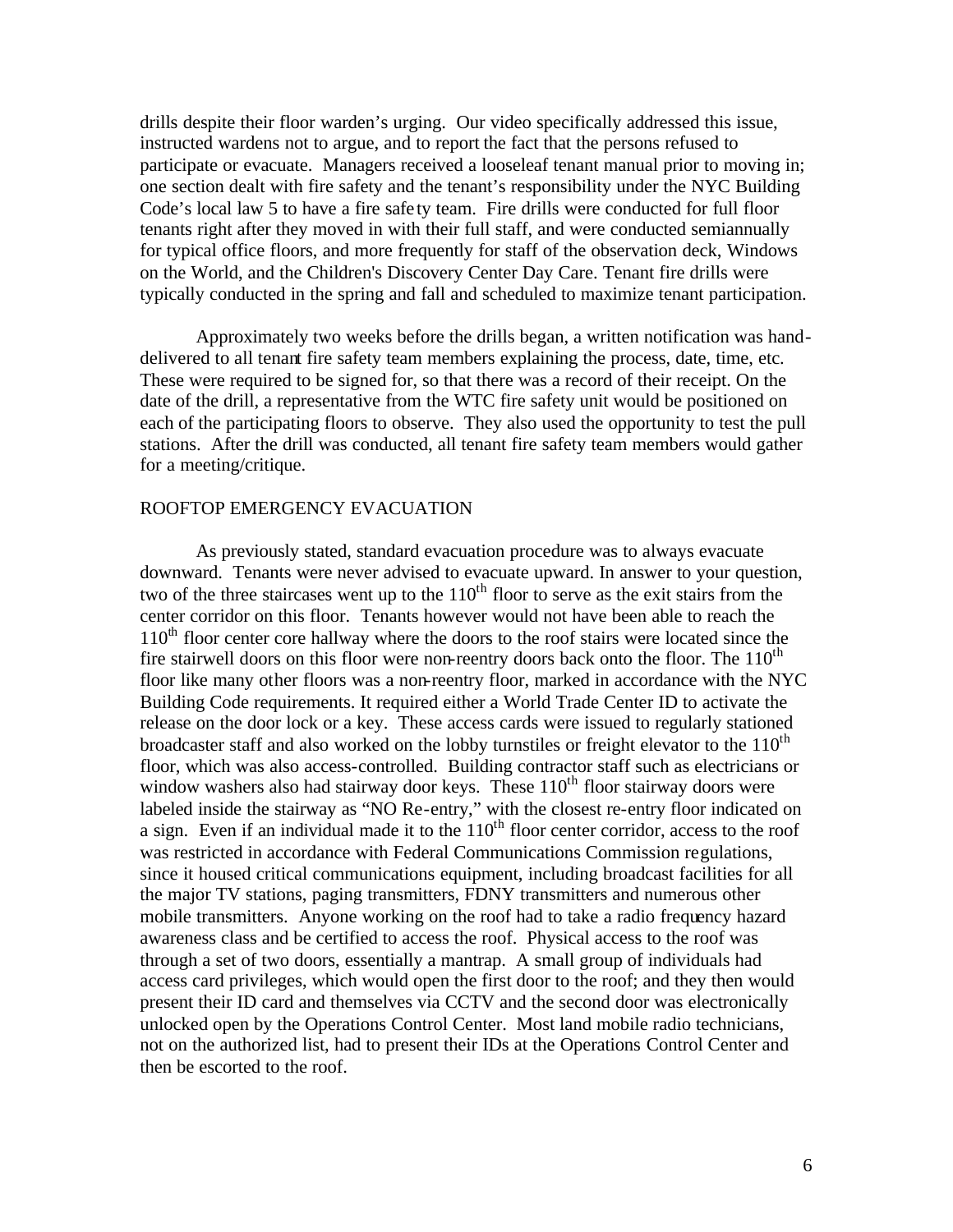Although a few rooftop evacuations did occur in the aftermath of the 1993 bombing, it is my understanding that they were considered and dismissed during a subsequent review by New York City Police and Fire departments for the potential use of helicopters for high-rise evacuations. No such protocol was in place on September 11th. In addition, there were no regular helicopter landings on the roofs of either tower, although there was a small helipad on the roof of Tower Two, which also had the outdoor observation deck platform and some broadcasting antennas. Tower One had the main TV mast and antennas and equipment.

### BUILDING CODES

As a bistate agency, under the law, the Port Authority is not subject to municipal code requirements. However, the Port Authority's longstanding policy was and is to meet or exceed all municipal building and fire codes in all of the agency's facilities and to allow inspectors to enter our facilities unannounced.

The 1968 NYC Building Code was used as the basis of design of the WTC towers. As a part of the federal building and fire safety investigation of the World Trade Center, the study of the original design documents by the National Institute of Standards and Technology (NIST) has confirmed this. The December 2, 2003 NIST status report to its advisory committee states, "PONYA adopted 1968 NYC Building Code for final design of WTC 1 and WTC2, and WTC 7." PONYA stands for Port of New York Authority, the agency's name until 1972.

The World Trade Center towers also complied with all subsequent code changes by New York City that were retroactively applicable to existing high-rise buildings, e.g., sprinklerization as an alternative to compartmentation of floor areas, class E fire alarm system, etc.

The World Trade Center towers conformed to the code as evidenced in the World Trade Center Building Performance Study by Federal Emergency Management Agency, which states: "The study did not reveal any specific structural features that would be regarded as substandard, and, in fact, many structural and fire protection features of the design and construction were found to be superior to the minimum code requirements."

Where literal conformance was not feasible, accepted engineering practices and engineered solutions to meet the intent of the code were implemented. In the mid-1990s, due to increased pedestrian traffic on its concourse, which was also the access to the PATH system and various subway lines, and due to increased pedestrian traffic to the World Financial Center, the Port Authority performed a Concourse Life Safety study. The results were reviewed with the NYC Department of Buildings, after which we converted rentable retail space into new exit corridors to ensure that the concourse could be evacuated quickly. We also completely sprinklered and installed a class E voice communications fire alarm system throughout the concourse. These life safety improvements cost more than \$34 million, not counting the loss of retail space.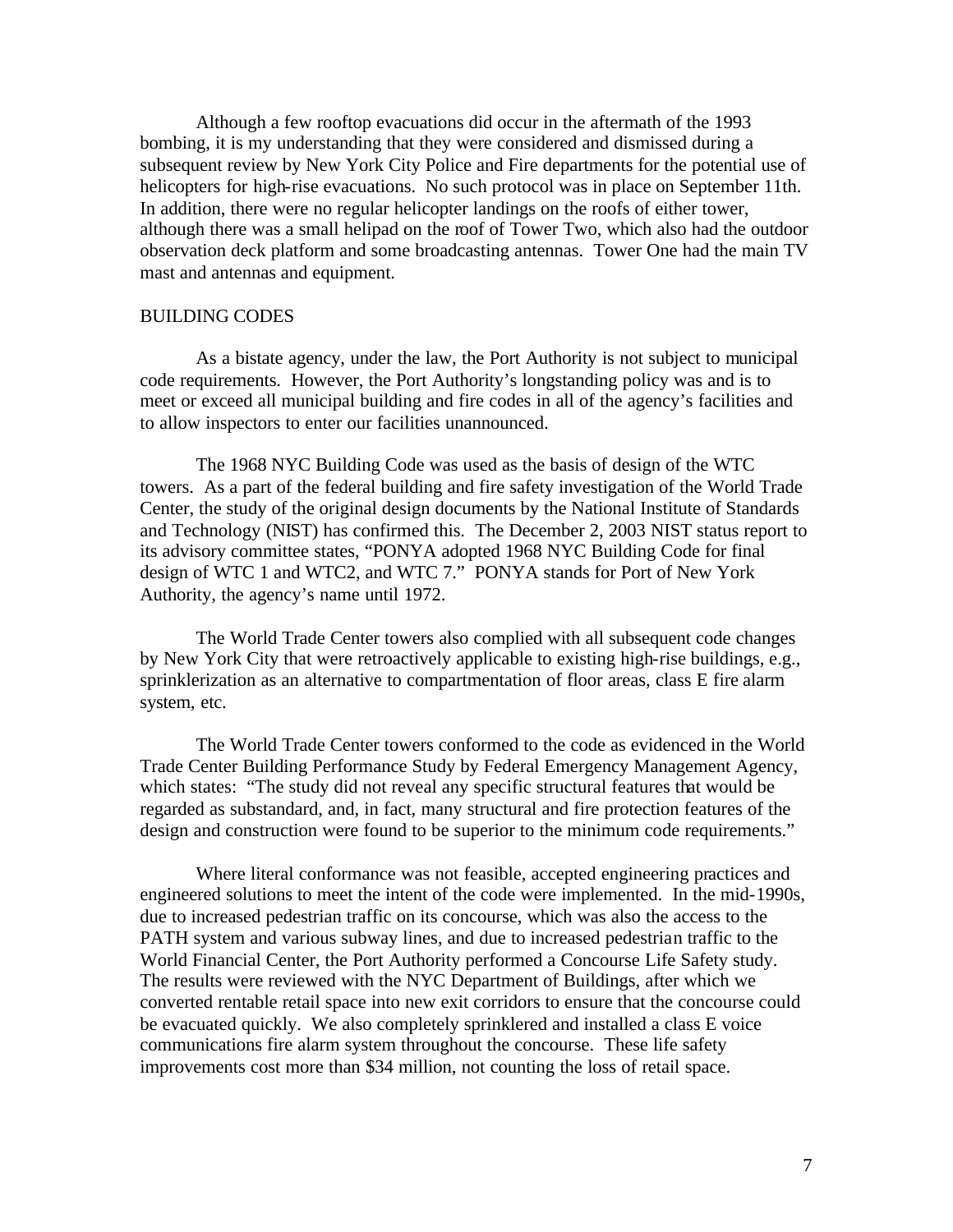The Port Authority has put this policy in writing. In 1993, the Port Authority signed Memoranda of Understanding with the New York Fire Department and the city's Department of Buildings that commits the Port Authority to comply with the city's building and fire codes. This approach has been endorsed by the New York City Department of Buildings' World Trade Center Building Code Task Force, which wrote in a February 2003 report:

> While not necessarily required to comply with NYC Building Code, buildings within New York City geographical boundaries such as diplomatic missions, federal government buildings and those of other quasi-governmental authorities should ensure that their facilities meet NYC Code requirements. This can be accomplished through a memorandum of understanding and other types of inter-governmental collaboration.

Both of the Port Authority's Memoranda of Understanding with New York City continue in effect, and apply to all new construction at the World Trade Center site and all other Port Authority projects in the city. In addition, the Port Authority's net lease with Silverstein Properties for the World Trade Center explicitly requires that it meet municipal codes. The requirements of the net lease continue in effect as well.

Silverstein Properties and the Port Authority are demonstrating their continuing commitment to safety and security in the rebuilding of 7 World Trade Center, across the street from the 16-acre World Trade Center site. In collaboration with the New York City Department of Buildings and the FDNY, this building will include enhancements that exceed building and fire code requirements, as well as state-of-the-art safety and security technologies. The standards applied to 7 World Trade Center will be applied to all new construction at the World Center site and are expected to serve as a model for construction of safe and secure buildings across the nation.

The Port Authority has agreed to the establishment of a "peer review" process, in which experts would independently review building plans for the World Trade Center site. Also, the Port Authority is encouraging New York City to conduct unannounced building and fire inspections at 7 World Trade Center and throughout the 16-acre World Trade Center site, during construction and the operation of the buildings.

## NET LEASE TRANSITION

With the net leasing of the World Trade Center to Silverstein Properties in July 2001, the Port Authority's role in managing all aspects of the complex changed substantially. We assembled a transition team of World Trade Center management and operations staff to advise and assist Silverstein Properties personnel in assuming their roles and responsibilities at the complex. Silverstein Properties hired or reassigned staff, including a fire safety director, a maintenance manager, an operations manager, and a director of security. The transition team worked closely with these individuals and others to educate them about the details of the various systems and procedures in place at the World Trade Center.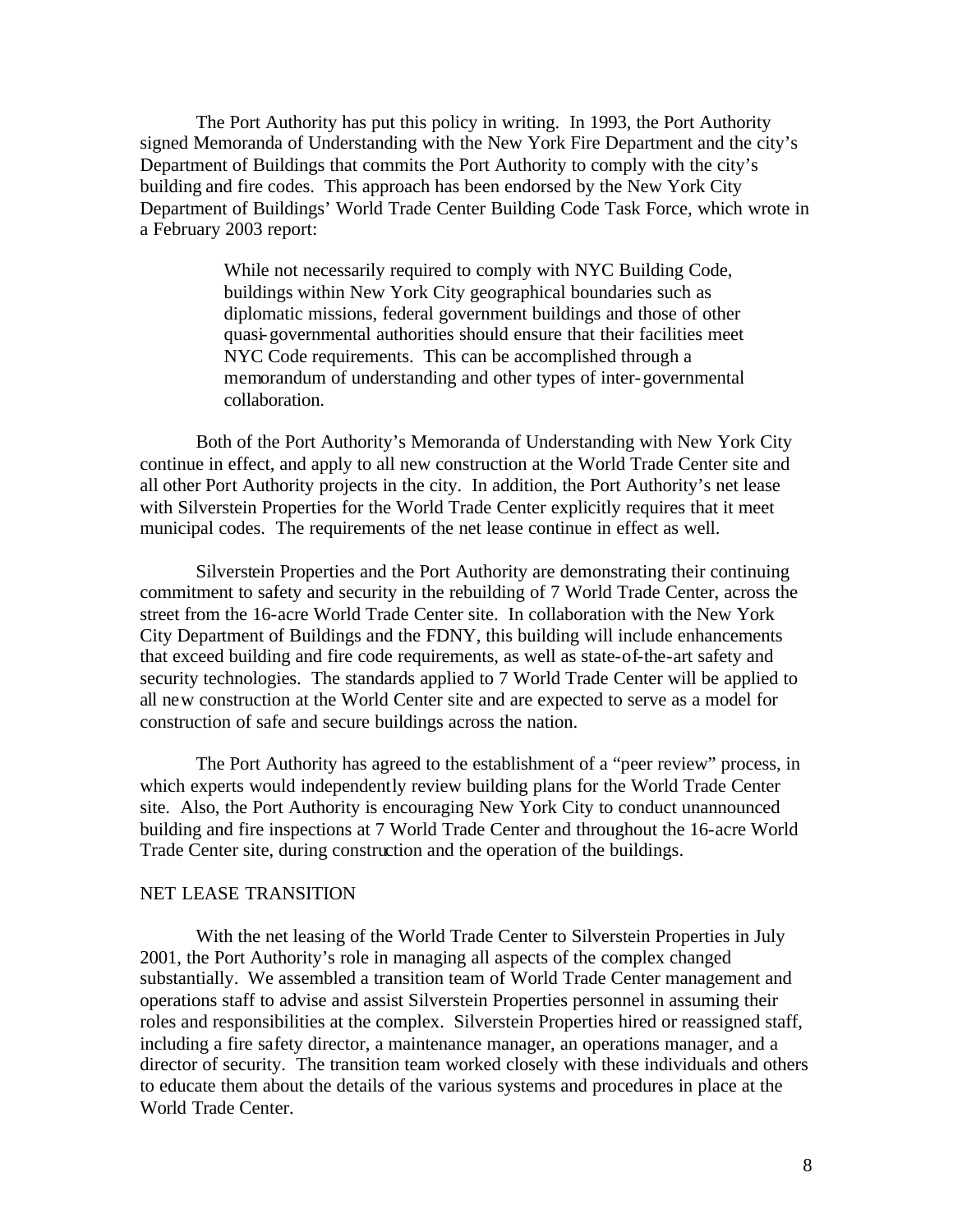Mr. Chairman, on the morning of 9/11, I was on the World Trade Center Concourse when the first plane hit. I responded immediately to the World Trade Center Police Desk, which was in the immediate vicinity on the plaza level and was told that the police had a report that a missile had been fired at the World Trade Center from the Woolworth building. A PA detective and I immediately left the police desk and headed out to the plaza through Five WTC to see what had really happened. We observed the north face of the north tower with a large gash across it and multiple floors fully engulfed in flames. We realized that this was not a missile, based on what our minds could conceive of the damage, and then we noticed part of a large plane's wheel assembly on the plaza. We dragged the assembly back to the police desk and informed the desk officer that a large commercial plane had hit the tower. I then assisted the desk officer in answering calls, checking with the fire command stations and OCC and keeping the desk officer informed as to the situation. We were stunned when 2 WTC was also hit by a plane. The police officers and I rushed to the rear emergency exit and looked up at the tower and realized we were at war. I remained at the police desk until Two World Trade Center collapsed without warning, trapping me and the officers at the police desk. We thought the loss of power accompanied by this tremendous roar was a secondary attack, a bomb. After we finally escaped, I made my way to the police command post on West Street, and it was only as I walked west on Barclay Street, that I realized through the smoke that Two World Trade Center had collapsed. At the Port Authority Police's request, I then returned to the vicinity of 6 World Trade Center to assess the condition of One World Trade Center with then-Captain Whitaker, commander of the PA Police at the WTC, just as the tower began to collapse. We were both enveloped by this churning black debris cloud as we ran north on West Street. It was darker than any burning building I have ever been in as a volunteer fireman, and it was next to impossible to breathe due to the debris in the air.

# PORT AUTHORITY STAFF and THEIR ACTIONS

Mr. Chairman, the employees of the Port Authority have a long history of distinguished public service. September 11, 2001, subjected Port Authority staff to a most difficult test. During a time of compelling need, these men and women performed extraordinary acts of heroism and service, and their unerring devotion to the agency highlighted their shared values of duty, loyalty and commitment to the public. Staff from all Port Authority units, not just the World Trade Department, rose to the challenge that day, assisting in the evacuation. Eighty-four members of our Port Authority family perished that day, both civilian and Port Authority Police. There were many of acts of valor that day, and I will submit the write-ups on staff you requested.

# RECOMMENDATIONS

Mr. Chairman, the world has significantly changed for everyone as a result of 9/11, and I believe there are still lessons to be learned. Both the NYC and model codes still don't anticipate full high-rise building evacuations during a fire event. The recommendations currently before the NYC Council deal with non-fire events. The current thinking is still "defend in place and evacuate the fire floor and floors above in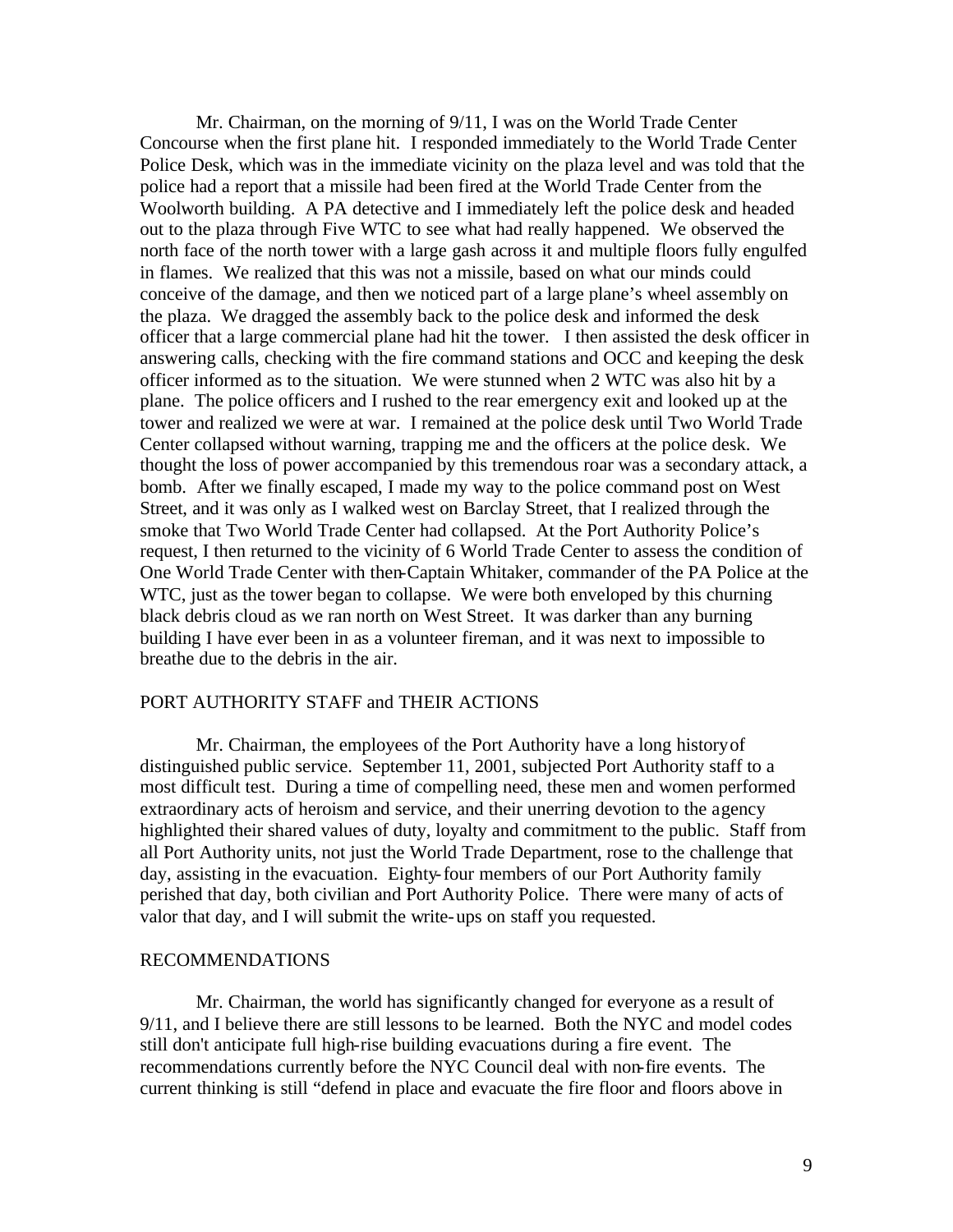danger." In my opinion, people today will not obey an order over the public address system to stay in place. I have had office space in two different buildings in Manhattan since 9/11 as a tenant. In both buildings, minor fires not within Port Authority space took place and there was a mass self-evacuation of the building. I remain in touch with colleagues who run other skyscrapers, such as the Sears Tower, who have experienced the same phenomena. In my opinion, this needs to be recognized by the code officials, and the stairwells widened by at least an extra foot beyond today's code requirements. One of the stairwells in the WTC was wider than what the code required and this proved very beneficial since it allowed two people to come down adjacent to each other while emergency workers ascended. The training and equipment we gave the floor wardens and their teams was beyond what was required by the codes. The studies being done by the National Institute of Science & Technology and Columbia University on the human behavior during evacuation hopefully will lead to better understanding of the relationship between communication and behavior and hence lead to requirements for future fire drill standards. This is necessary to avoid people being trampled to death in the stairways in panic. That it did not happen is a credit to all those people who evacuated the World Trade Center on 9/11. Nevertheless, I have heard stories of people hesitating, waiting for public-address announcements, and heading higher in the buildings. Tenants should understand that stairs may have horizontal passageways and smoke doors, and that they should follow the trailblazing signs.

The importance of power redundancies, not common in other buildings, nor required by codes, needs to be recognized. They, along with the photoluminescent stairwell signs and markings, worked well, as did the battery backed-up stairwell fixtures and exit signs. We have even installed these features in the buildings where we are a tenant at present.

Another item that should be looked at is the elevator code requirement that door restrictors must lock the elevator doors closed when the elevator is not level with a landing. This is a requirement of the current codes, and such devices were being installed as elevators were modernized at the World Trade Center. These devices are meant to improve safety and prevent accidental falls into the shaft, but they have the potential consequence of trapping individuals in an elevator when it is stuck between floors, preventing escapes such as took place in both 1993 and 2001.

Another lesson learned is to have a plan to regroup away from the incident site where headcounts can be taken. It cannot be across the street, but I never suspected it would have to be miles away in Jersey City either.

You also need a company plan on how to handle the notifications to families of employees. We had a plan for PA staff and counselors to make notifications to a family for someone seriously injured or killed. This works appropriately for an industrial accident, and even in the 1993 bombing, but in the 9/11 event we did not know for several days who had survived, who was killed and who was still missing. We set up a number at the Newark Legal Center for staff to call. And slowly, by 4 a.m. the next day, the number of my own staff was down to 16 missing, out of roughly 150 people. I called